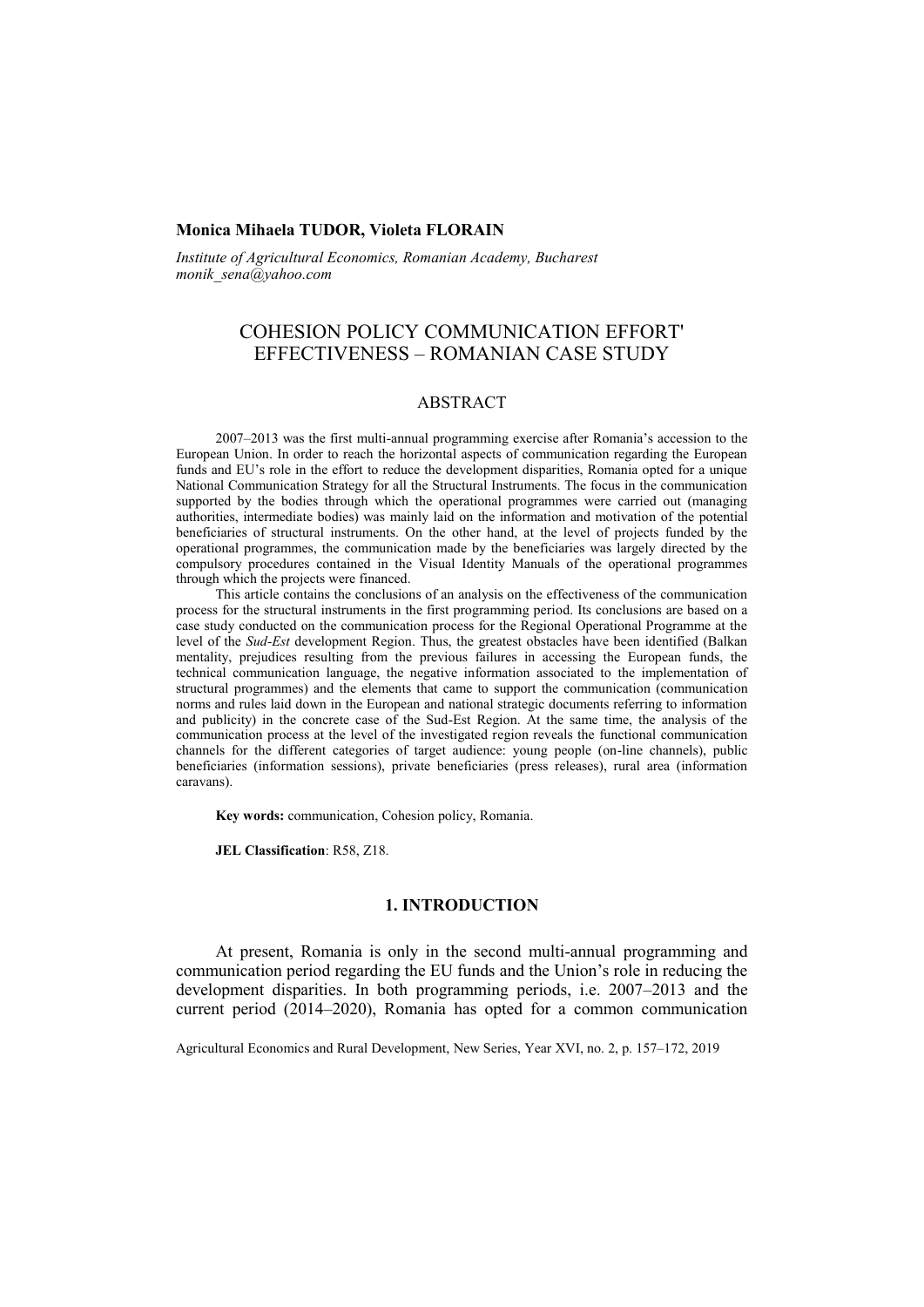strategy, at national level, to reach the horizontal aspects common to the Structural and Cohesion Funds.

This paper is based on the quantitative studies on the effectiveness and impact of communication strategies concerning the EU funds undertaken within the Horizon 2020 PERCEIVE project and it will briefly present the conclusions of these analyses. A first analytical step envisages to define the general framework in which the communication process for the structural and cohesion funds takes place in Romania. In this respect, a brief familiarization with the core elements of the *National Communication Strategy for Structural Instruments* was included in the first chapter of the paper. This focuses on the defining elements of the abovementioned strategy: aim and key messages, highlighting the differences that have appeared between the two European programming periods (2007–2013 and 2014– 2020) regarding these two important communication issues.

Beyond this general framework, the present paper focuses on the analysis of the communication process in post-accession Romania, at the level of one of the oldest EU policies, i.e. the Cohesion Policy, more exactly of the only programme dedicated to the development regions of Romania – the Regional Operational Programme (ROP). After a brief description of the defining elements of communication under ROP, our analysis broadly presents the conclusions of a case study on the effectiveness and impact of ROP communication in the programming period 2007–2013 at the level of Sud-Est Development Region. The aim of this particular analytical approach was to identify:

– the barriers / issues that contribute to a successful ROP communication to beneficiaries and the general public in the particular case of the investigated region;

– the most efficient communication channels to the different categories of the general public and ROP beneficiaries.

# **2. STATE OF KNOWLEDGE**

The National Communication Strategy for Structural Instruments lay at the basis of the design of a Communication Plan for each Operational Programme in part. The Management Authorities (established at national level) for each Programme have the responsibility of elaboration and management of Communication Plans for each Operational Programme (Table 1).

While for the period 2007–2013, the *aim* of the national communication strategy was *to support obtaining the highest possible absorption rate of Structural and Cohesion Funds* (ACIS, 2007:3), for the current programming period the focus of communication has shifted on *consolidating the notoriety and increasing knowledge of European funding objectives and increasing the understanding of the funding mechanisms through structural instruments* (MEF – Communication strategy 2014:13).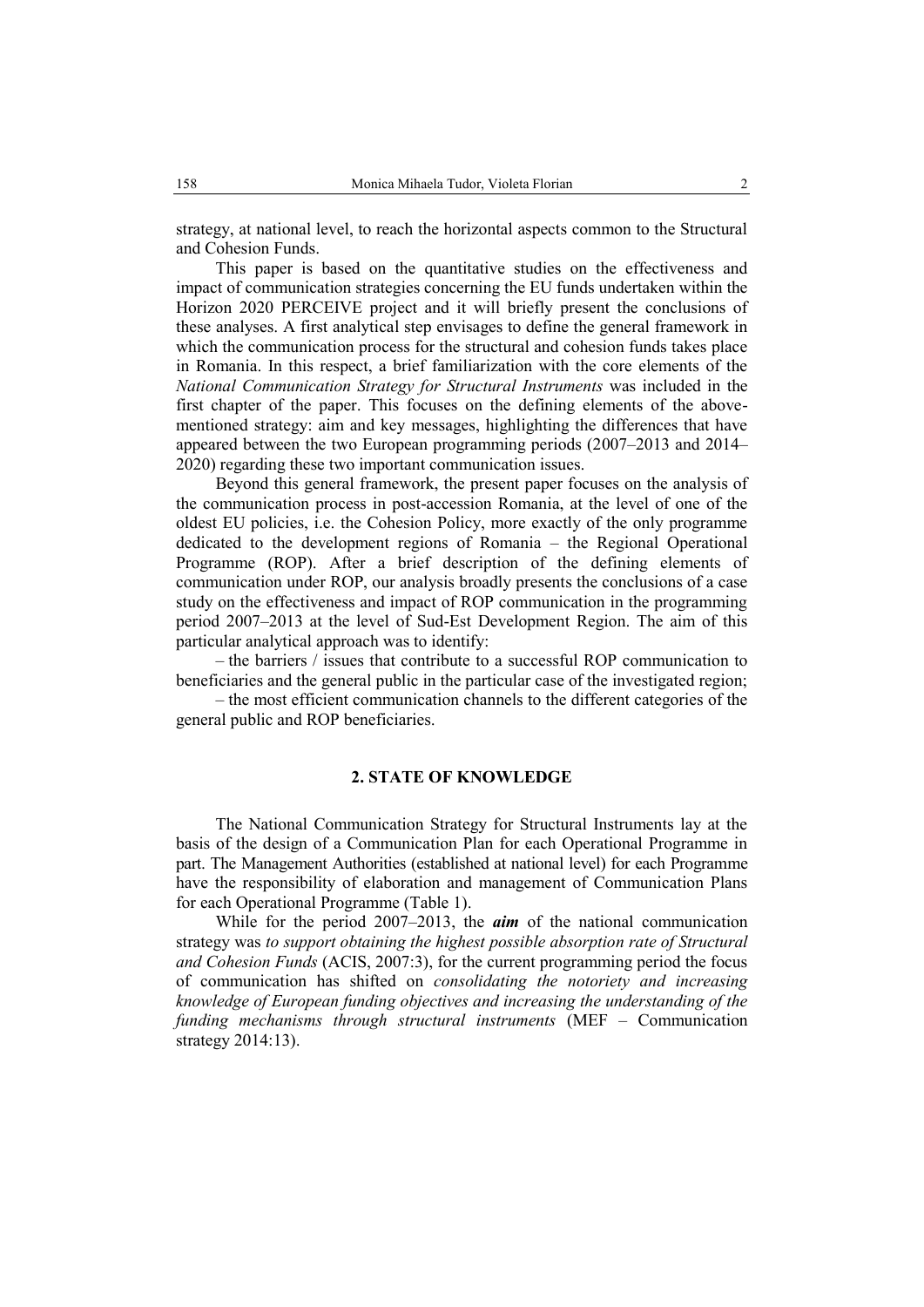### *Table 1*

Objectives of national communication strategies in Romania, by programming periods

| $2007 - 20131$                                                                                                                                                                                                                                 | $2014 - 2020^2$                                                                                                                                                |  |  |  |  |
|------------------------------------------------------------------------------------------------------------------------------------------------------------------------------------------------------------------------------------------------|----------------------------------------------------------------------------------------------------------------------------------------------------------------|--|--|--|--|
| · Recognition of EU contribution to Romania's<br>modernization, of the role and obtained results by<br>using Structural Instruments                                                                                                            | • Increasing and consolidation<br>of<br><b>Structural Funds notoriety</b>                                                                                      |  |  |  |  |
| • Constant and correct information of all target<br>groups on: funding opportunities benefiting<br>Romania through the Structural Instruments, the<br>reasons why this process was initiated, objectives<br>and benefits of its implementation | • Increasing awareness of EU role and<br>contribution to projects co-financing<br>(including the priorities and objectives of<br>EU Cohesion Policy)           |  |  |  |  |
| • Ensuring transparency, so as to support the<br>absorption of Structural Funds and Cohesion<br>Fund in Romania                                                                                                                                | • Increasing the information of potential<br>beneficiaries with regard to the themes,<br>priorities and interventions funded<br>through Structural Instruments |  |  |  |  |

*Source*: 1) ACIS, 2007; 2) MEF – Communication Strategy, 2014.

The *key messages* of national communication strategies, have the following characteristics (Table 2):

– in the framework period 2007–2013, formulated into a generic, abstract language and an administrative style (based on administrative clichés);

– in the period 2014–2020, have higher adequacy and accuracy level.

### *Table 2*

Key messages of national communication strategies in Romania, by programming periods

| $2007 - 2013$                                                                                                                                                                                                                                                                                                                                                                                                                                   | $2014 - 2020^2$                                                                                                                                                                                                                                                                                                                                                                                                                                                                                                                                                                                                                                                                  |
|-------------------------------------------------------------------------------------------------------------------------------------------------------------------------------------------------------------------------------------------------------------------------------------------------------------------------------------------------------------------------------------------------------------------------------------------------|----------------------------------------------------------------------------------------------------------------------------------------------------------------------------------------------------------------------------------------------------------------------------------------------------------------------------------------------------------------------------------------------------------------------------------------------------------------------------------------------------------------------------------------------------------------------------------------------------------------------------------------------------------------------------------|
| • Through the Structural and<br>Cohesion Funds, Romania has<br>the opportunity to develop and<br>get modernized faster;<br>• Romania and the EU support<br>ides of projects that correspond<br>to the objectives of the funding<br>programmes and are well<br>prepared;<br>• The structural instruments are<br>accessible<br><sub>on</sub><br>a<br>$non-$<br>discriminatory basis and their<br>management is transparent and<br>well-controlled | provides non-refundable financial support for<br>$\bullet$ EU<br>Romania's development (from economic and social point<br>of view) – "We continue what we began in the previous<br>period":<br>• The European finance support the development of society,<br>putting people at the core of development, without harming<br>nature and destroying our future, favouring the creative and<br>persevering people;<br>• The entire society benefits from the effects of EU funding,<br>and not only those who access the funds;<br>• Funding will focus on maximizing the impact on economic<br>growth and jobs;<br>• European funding completes the funds from Romania's<br>budget: |
|                                                                                                                                                                                                                                                                                                                                                                                                                                                 | • European funding is not social aid.                                                                                                                                                                                                                                                                                                                                                                                                                                                                                                                                                                                                                                            |

*Source*: 1) ACIS, 2007; 2) MEF – Communication strategy, 2014.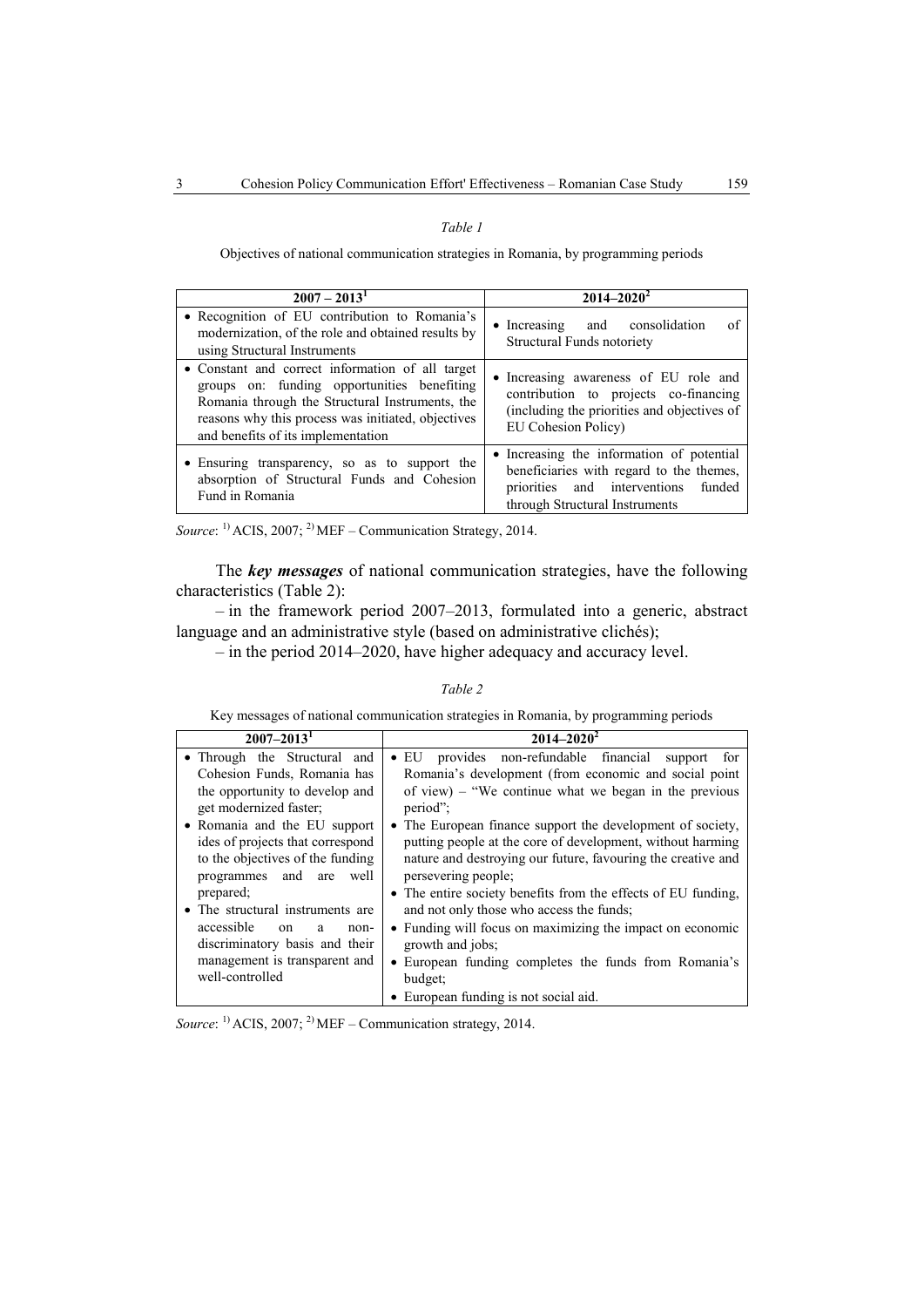As regards the defining elements of the **Communication Plan of the Regional Operational Programme**, these are, in their turn, subsumed to the National Communication Strategy for Structural Instruments, their particularity residing in the regional addressability of the programme. Like in the case of the national strategy, the brief analysis of the ROP communication plan aimed to change key objectives and messages between the two programming periods. A particularity that individualized the ROP and significantly contributed to the increase of the programme notoriety was the logo of the programme, which became a nationally recognized brand.

While for the programming period 2007–2013, the *Objectives* of the Communication Plan for ROP focused on *building ROP notoriety as programme funding regional development*, for the current programming period the focus has shifted on disseminating the *information on funding rules and mechanism to potential beneficiaries* (Table 3).

The assessment of ROP 2007–2013 communication efficiency reveals that these actions were successful: 43% of the general public from Romania had heard of the Regio Programme by June 2015 (REGIO, 2017:4). For the current programming period, the target of the Communication Plan is to increase ROP notoriety to 60% by the end of the implementation (2023) (REGIO, 2017: 4, 26).

#### *Table 3*

General objectives of the Communication Plan for ROP, by programming periods

| $2007 - 2013$ <sup>1</sup>               | $2014 - 2020^2$                                                            |  |  |  |  |  |
|------------------------------------------|----------------------------------------------------------------------------|--|--|--|--|--|
|                                          | • Generating awareness of funding • Promoting ROP role and contribution to |  |  |  |  |  |
| opportunities;                           | regional development in Romania;                                           |  |  |  |  |  |
|                                          | • Informing the broad public on EU • Ensuring transparency and information |  |  |  |  |  |
| contribution to the balanced development | dissemination referring to the funding sources                             |  |  |  |  |  |
| of the regions from Romania, on the      | with the view to contract the funds allocated                              |  |  |  |  |  |
| contribution to regional development     | under the programme to all the categories of                               |  |  |  |  |  |
| policy implementation inclusively        | potential beneficiaries                                                    |  |  |  |  |  |

*Source*: <sup>1)</sup> REGIO, 2010: 9; <sup>2)</sup> REGIO, 2017: 12.

ROP *key messages* are significantly differentiated by the two programming periods (Table 4):

- i) for 2007–2013, the messages had a general content, not significantly different from other operational programmes, they were formulated in a formal, vague language, lacking concision (prolix);
- ii)for 2014–2020, the key messages became short, simple, better targeted to different target audience categories and limited in number. The change in the form and content of key messages was due to the recommendations resulting from the evaluation of the efficiency and effectiveness of the communication campaign implemented in the previous programming period.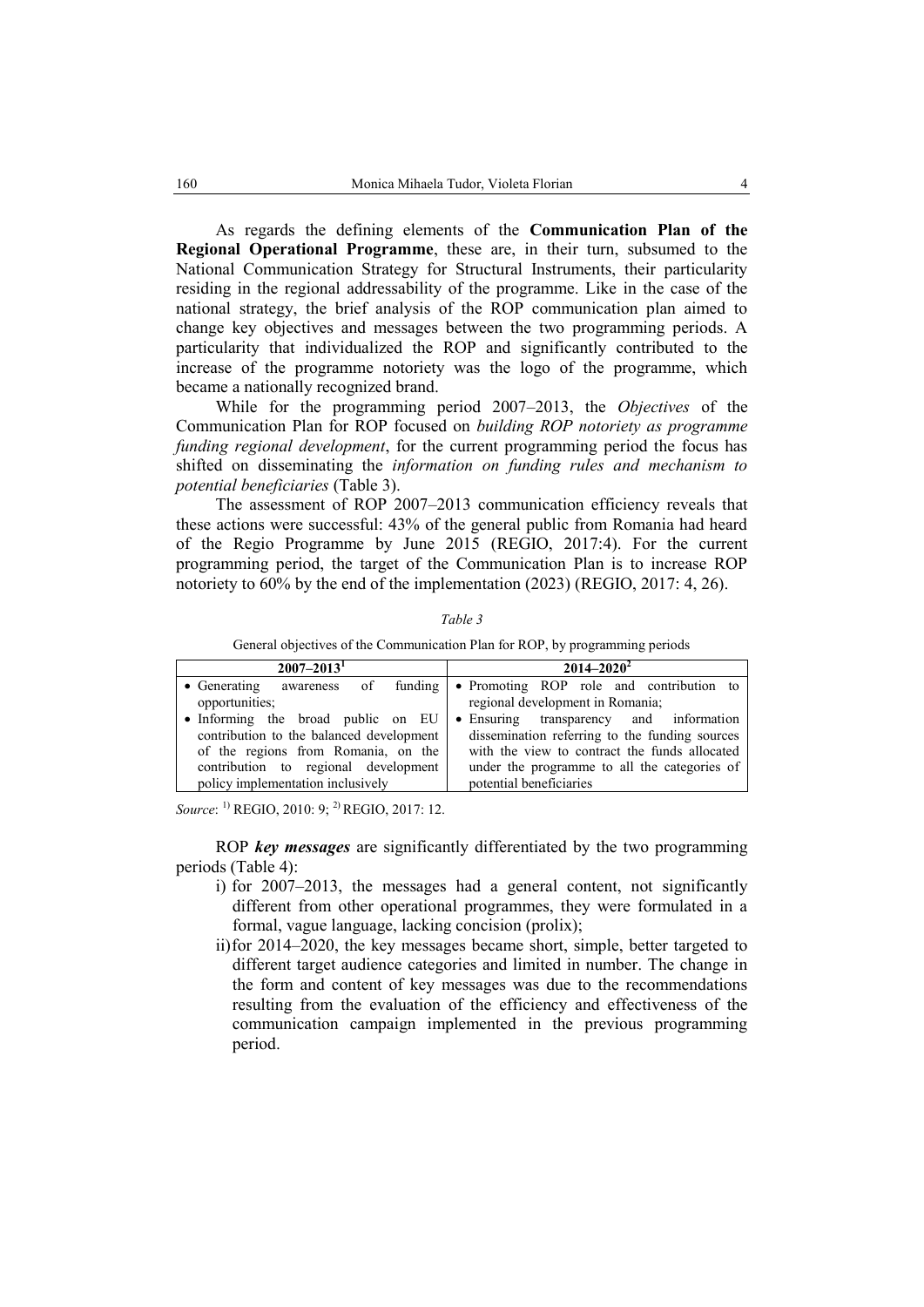#### *Table 4*

Key messages for ROP, by programming periods

| $2007 - 2013$ <sup>1</sup>             | $2014 - 2020^2$                                           |
|----------------------------------------|-----------------------------------------------------------|
| • EU and Romania's Government          | · Regio SUPPORTS ROMANIA'S DEVELOPMENT                    |
| support the development of             | • Regio means:                                            |
| regions in order to narrow the         | - balanced development                                    |
| development gaps. Under ROP,           | - SMEs competitiveness                                    |
| regions will benefit from real fast    | - energy efficiency                                       |
| development opportunities;             | - sustainable development                                 |
| • ROP has an important socio-          | - preserving and putting into value the cultural heritage |
| economic component;                    | - regional and local road infrastructure                  |
| $\bullet$ ROP is<br>efficiently<br>and | - tourism development                                     |
| transparently managed                  | - development of health infrastructure                    |
|                                        | - development of educational infrastructure               |
|                                        | - cadastral registration of properties                    |

*Source*: 1) REGIO, 2010: 10; 2) REGIO, 2017: 16.

The communication component with a significant contribution to the notoriety increase of structural instruments is the *visual identity* (Fig. 1).

ROP 2007–2013 has benefited since the beginning of own logo comprising three elements:

- i) Regio emblem;
- ii) slogan conceived in a concise language, explicit for the programme purpose: *"Inițiativă locală. Dezvoltare regională"* translated as "*Local initiative. Regional development";*
- iii) name of development region (for ROP logos used by RDAs on regional promotion materials and by ROP beneficiaries from the respective region).

| Regiø<br>PROGRAMUL OPERATIONAL REGIONAL  | Regio<br>PROGRAMUL OPERATIONAL REGIONAL<br>SUD-EST |  |  |  |  |
|------------------------------------------|----------------------------------------------------|--|--|--|--|
| Initiativă locală. Dezvoltare regională. | Initiativă locală. Dezvoltare regională.           |  |  |  |  |
| Logo ROP (national version)              | Logo ROP (Sud-Est Region version)                  |  |  |  |  |

*Source*: REGIO 2013: 5–6.

Figure 1. ROP logo and translation of the slogan in English

By the end of the implementation of the first ROP exercise (2007–2013), the Regio brand was known by 43% of Romania's urban and rural population aged over 18 years (REGIO, 2017: 4). Due to the accumulated image capital, it was decided to maintain the logo for the new ROP 2014–2020 programming period.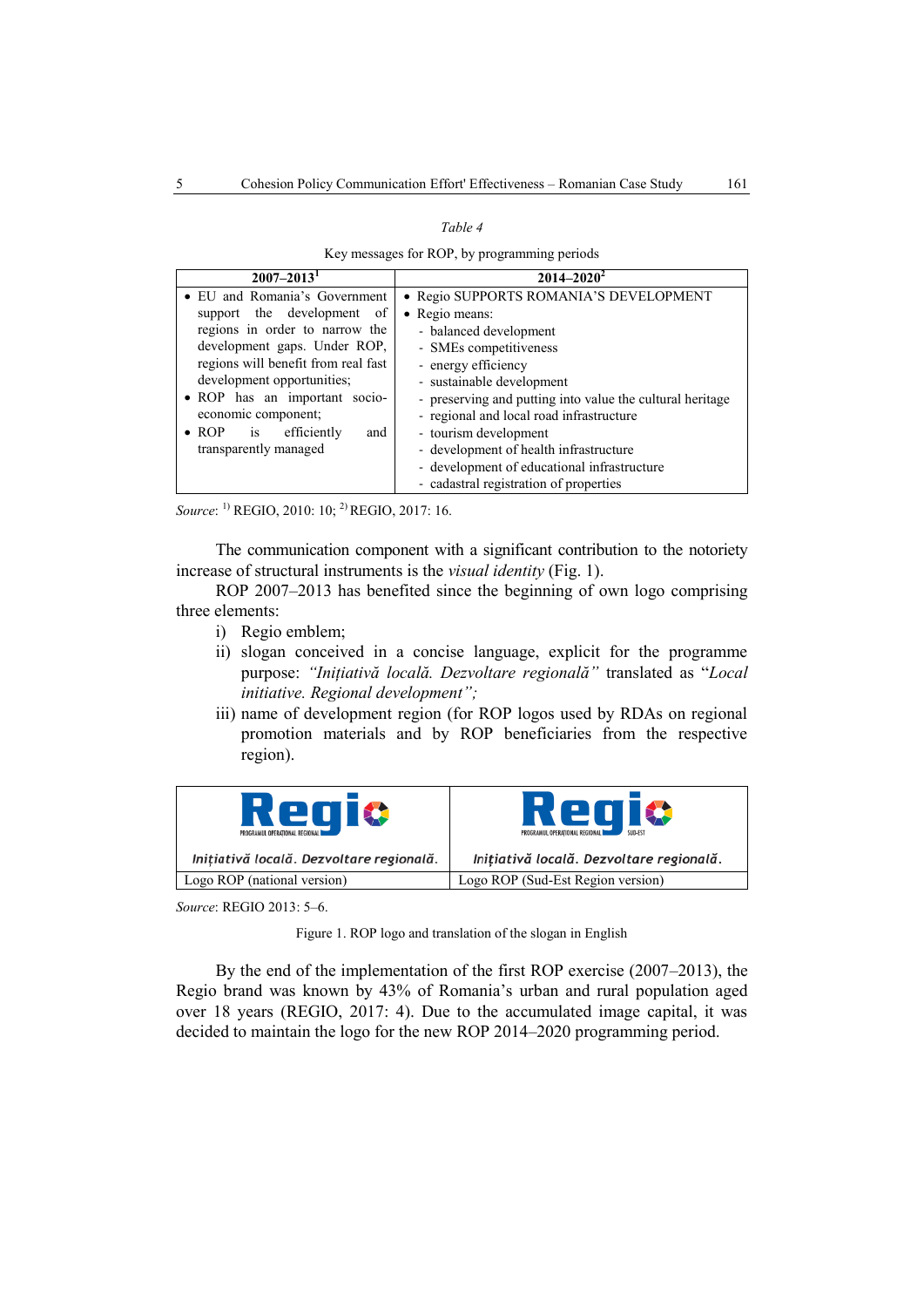### **3. MATERIAL AND METHOD**

To evaluate the effectiveness and impact of communication at ROP level in Romania, we used a case study conducted at the level of the Sud-Est development region. The analysis is of qualitative type, and for data collection we used the focus group method. The guide for focus group was developed under the project PERCEIVE and was structured on three themes: *Elaboration, Communication and Evaluation of the Cohesion Policy.*

Data collection was organized in February 2017 with the support of the Sud-Est Development Agency (SE RDA) and the participation of 13 respondents that represented key actors of the process of ROP elaboration and implementation: SE RDA representatives, consultants, beneficiaries representing private companies, NGOs, public administration, representatives of the chambers of trade. During the 4.5 hours of discussions, all the three themes were broadly approached, each participant expressing openly their opinion, under the protection of anonymity.

# **4. RESULTS AND DISCUSSIONS**

The object of the analysis to follow is represented by the topic under discussion within the second theme of the focus-group: Communication of the cohesion policy. The most important issues on which the discussion focused were the following:

– success/barriers in the communication of the cohesion policy and programmes to beneficiaries and the general public, so that the targets of the communication programmes are reached;

– effectiveness of different communication channels in targeting different categories of target audience.

# 4.1. SUCCESS / BARRIERS TO COMMUNICATION

o *Elements of successful experiences.* The communication process of the Cohesion Policy at Sud-Est Region level is perceived as a positive experience. The success elements invoked by the participants in the focus group describe a hierarchy of the communication process based on *information* and developed into multiple *communication forms*.

The evaluation of participants, mainly of SE RDA representatives, is based on the fact that RDA provides sustained information to the different categories of target groups (broad public, potential beneficiaries, effective beneficiaries), organizing well-defined information activities, with clear priorities (information, mobilization, persuasion).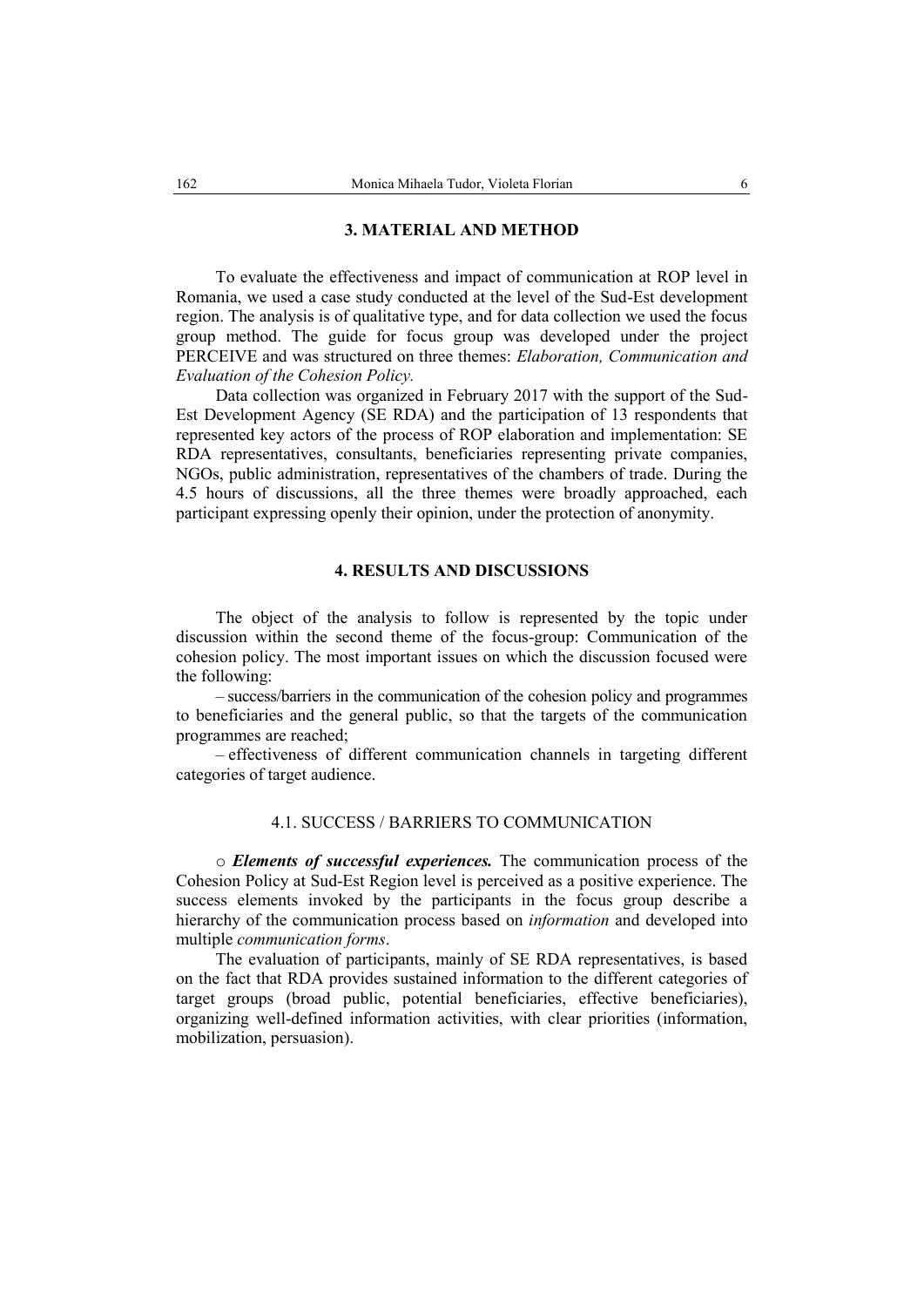In the perception of SE RDA representatives, the recipe for successful communication resides in the compliance with the norms, rules and milestones set out in the European, national and regional strategic documents referring to information and publicity. The evaluation of how the regional operational program (ROP) was communicated is done in an impersonal language: *"As such, we start from writing and approval by the management unit of a communication plan that has to fit to the national communication strategy. By implementing the national communication strategy the increase of REGIO visibility from 43% to 60% is had in view. This is a concrete element, until the end of the financial period 2014–2020. Hence we have to perform a series of actions, starting from a certain base. At the time when a program is launched, a financing line will be opened, so we start, as we called it, on a caravan promoting the respective funding opportunities. …. Then we have the announcements in the print press, the eSite announcements. …. Step two, help-desk, …. Then we have the implementation of projects, in which the system is the same."* (SE RDA representative).

Depending on the status of beneficiaries (public or private), SE RDA uses different categories of intermediary facilitators (regional (Regio) network of communicators – facilitators for public beneficiaries (mostly); chamber of trade, consultancy firms – facilitators for the private sector) that become additional channels for the information flow: *"With us, vis-à-vis the publicity made to the project or to a funding scheme, too many drawbacks will not appear, because with us, the highest percentage of potential beneficiaries are represented by the public authorities, who can be approached very easily in relation to what we have to do. This is because we have at national level a communicators network, which is developed, or formed, from the regional network of communicators in which all the public authorities and not only are members… Thus, only the private firms remain, which we have to capture, to get them informed… In this respect, we have always used and relied on the chambers of trade…, the consultancy firms."* (SE RDA representative).

The communication process is perceived as dysfunctional out of objective reasons, generated only by the characteristics of projects:

– excessive formalization of the communication process at the level of certain projects: *"…these are those projects that were limited to formal activities. That is a press conference was organized, look, the project came to an end, a press release was issued and put into the print press, and that's all… That's what we are doing, many of us, we are also doing this with the technical assistance projects. Well, do we promote? No!"* (SE RDA representative).

– the different perception of the impact of a project in accordance with its objectives/addressability. An argument to this is the fact that the results of a technical project can be promoted and disseminated under a limited and strongly formalized framework, as this is not of interest for the general public.*: "Because it's very tedious to promote a technical assistance project. Who's interested in*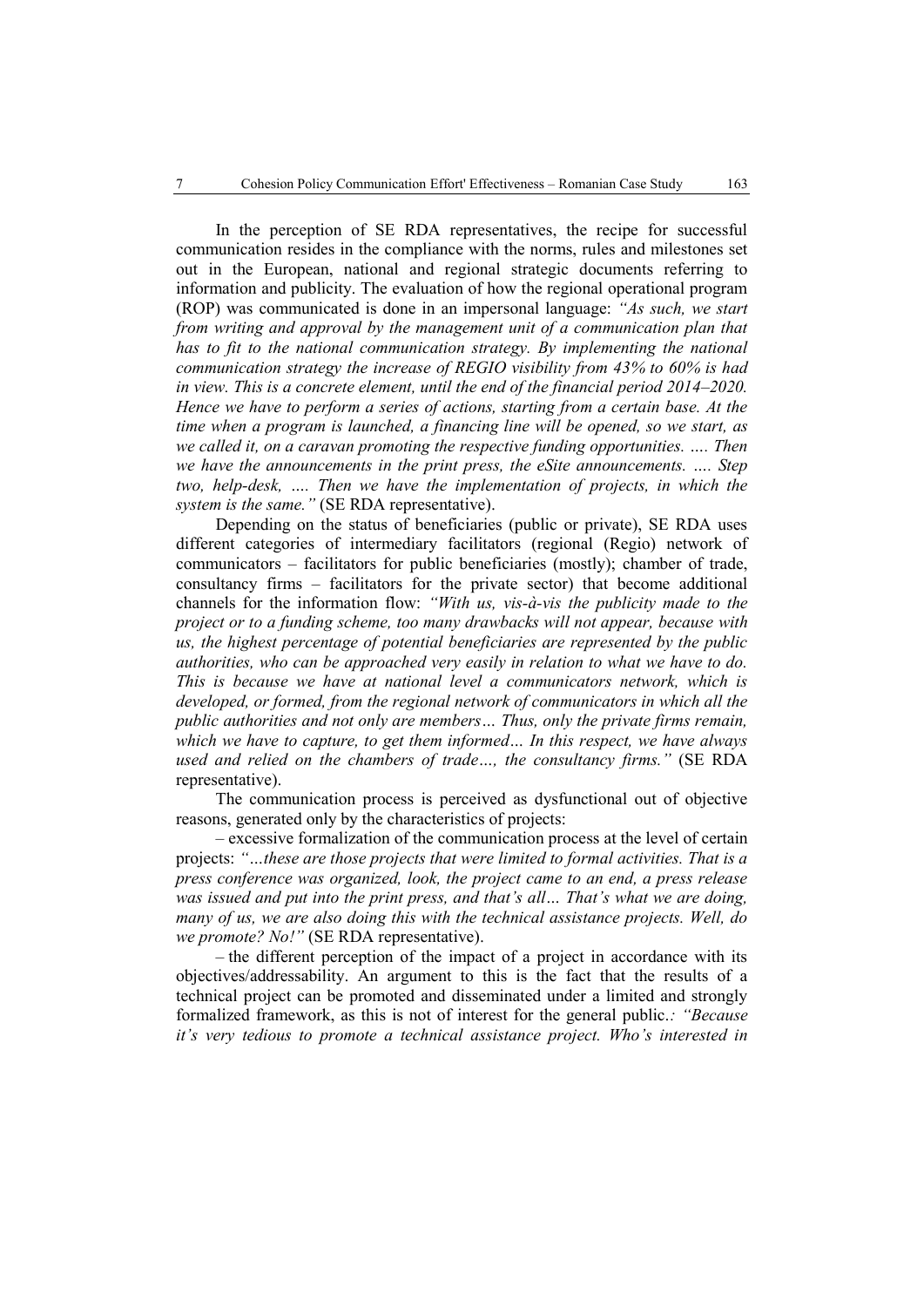*this? Nobody. But if funding goes to a project that has a certain addressability, for instance you make a hospital, a care home for children… It is obvious that these projects are self-promoted."* (SE RDA representative). *"Because maybe nobody is interested in a micro-enterprise project that purchased a lathe, right? And another thing is a project of impact, such as a patrimony project or a public infrastructure project."* (SE RDA representative).

Solving up the communication problems also comes from the normative, formalized framework of the requirements of the current financial exercise: *"What is important is that this communication part under ROP 2014–2020 also shifted a little bit in the project development part…. Now there are, you should know, also domains, such as domain 7.1 destined to tourism resorts, where it is compulsory when submitting a project to make proof that public consultation was made with regard to the respective project… So not only that you make the project known to the community and you have a consultation with the community in relation to the development of the project…."* (SE RDA representative).

The evaluation of the modality of promoting, communicating the projects that were implemented by the beneficiaries of Cohesion Funds in SE region generally appreciates the professionalism of certain beneficiaries; for example, the press campaigns at national or regional level or the existence of a strong public relation: *"It seems to me that Vrancea communicated very well. The County Council communicated a monuments restoration project very well. It had a very large-scale campaign in the national print press and in the local press…They had RP (public relation), they had people in charge of it, and they obtained the impact they wanted. Another project that communicated very well was in Constanţa area. The entire seafront from Constanţa, or Ovidiu Square… They made a very good RP on the national market."* (SE RDA representative).

The beneficiaries appreciate that the communication process is successful as it is subject to clear regulations, it is carried out according to well-established, formalized rules: "*Generally, from the beneficiary's point of view there are some rules that you have to respect, and if you have respected them, you are successful.*  Let's say, if you reached the proposed indicators in relation to all the instruments *used so as to make public what you have implemented, this is the definition of success, in my opinion, nothing more can be added to this…… each project communication part of this type strictly followed certain rules, certain provisions that were finally executed."* (Chamber of Trade representative).

In the beneficiaries' opinion, a successful communication depends on how the promotion is made; beneficiaries consider that promotion should be achieved under concrete, material, visible forms, such as:

– participation to national events with relevant actors in the field of regional development (e.g. Structural Funds Gala) (private company representative);

– creation of specific local sites (e.g. oenological space) (private company representative), museums (NGOs representative).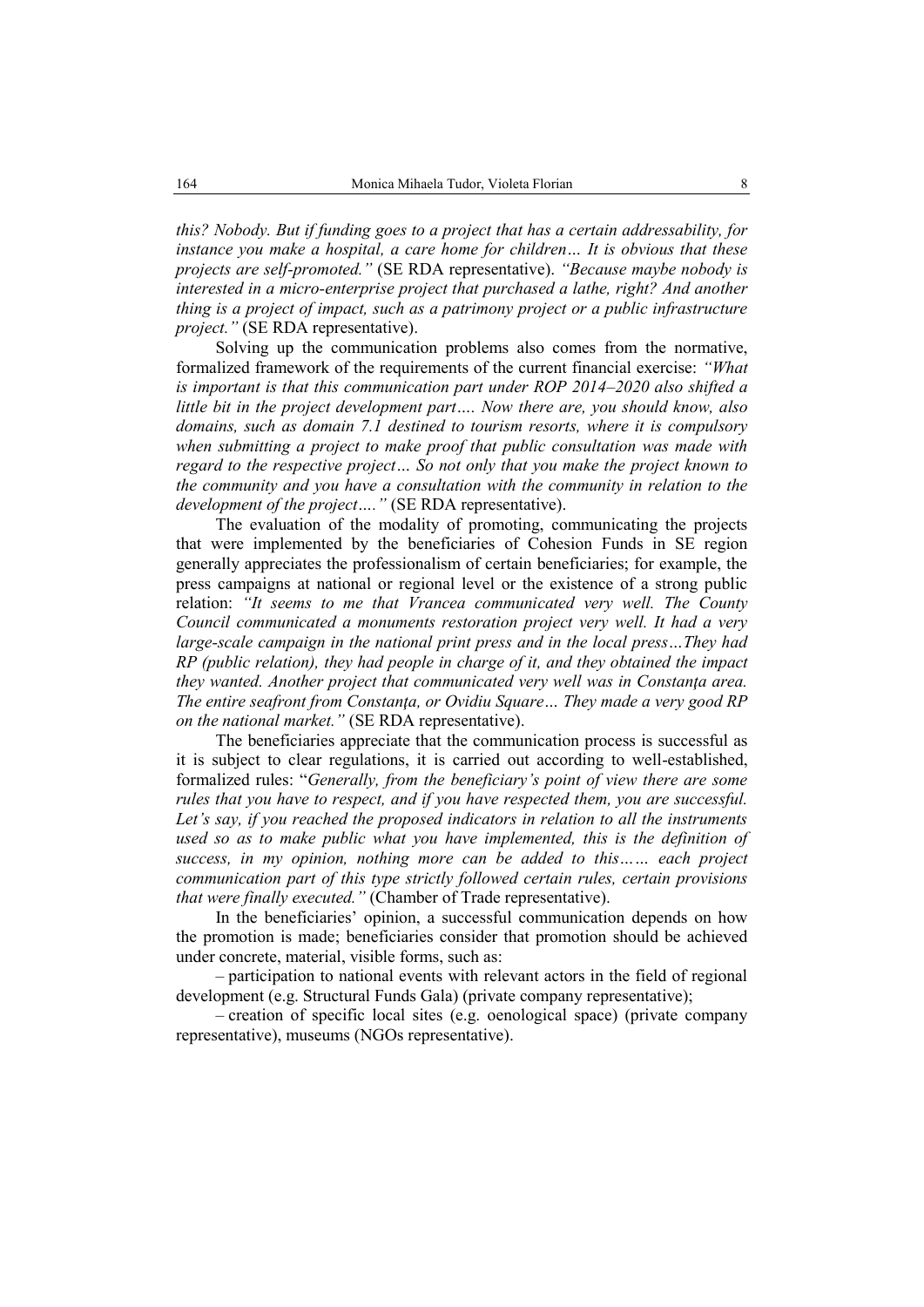In conclusion, there is a formal appreciation of the successful communication elements: complying with the rules, regulations, implicitly with the indicators specific to the communication phase, determine the normal course of the information and publicity process. In particular, the SE RDA representatives invoke the national strategy and the communication plan as guidelines to this process. On the other hand, the public beneficiaries emphasize the indicators specific to project communication.

By its nature, SE RDA is more involved in the communication process. Out of total communication specific words, 74% were used by SE RDA representatives, and 21% by the public beneficiaries.

The most frequently used communication means are the electronic means: 80% of words referring to these technical supports refer to e-mail, Facebook, site.

For the beneficiaries, the successful communication takes place in targeted actions, specific to the particularities of the target audience from Romania, which brings maximum visibility: participation in national, museum events.

o *Barriers to communication.* The assessment of barriers to communication takes into consideration a set of factors focusing on mentalities, prejudices, expectations and perceptions specific to the Romanian cultural matrix. Obstacles also appear in the case of inadequacy between the expectations of beneficiaries of funds through the regional operational programs and the language used in the communication of programs.

The main barriers invoked by the participants in focus group are the following:

 $-$  the Balkan mentality  $-$  is mentioned only once and it is explained by the existence of prejudices: *"It is obvious that prejudices are a barrier because if you have prejudices, and we know them, people do not sufficiently trust the implementation system, people think that this is not transparent enough, that it is wrong, not based on values but rather based on Balkan principles, and it is very difficult to change this mentality that got rooted and which has its reasons."* (SE RDA representative). The argumentation uses an intricate, thick construction of "pliers" type, indicating a stereotype from the respondent's part;

– the prejudices that are not part of the traditional cultural matrix, generated by the mechanisms specific to the European projects. There are two types of prejudices valorized as significant barriers:

a) prejudices stemming from failures: *"It is very difficult to work with somebody who has already formed an opinion about a certain issue, let's say about funds, he has heard from a certain source, from another person let's say, that funds are difficult to access, that you must have a lot of time, that there may be situations when you have to return the money …; it will be very difficult to work with that person, he already has a bias, he already has a certain idea about funds.."* (private actor – consultancy);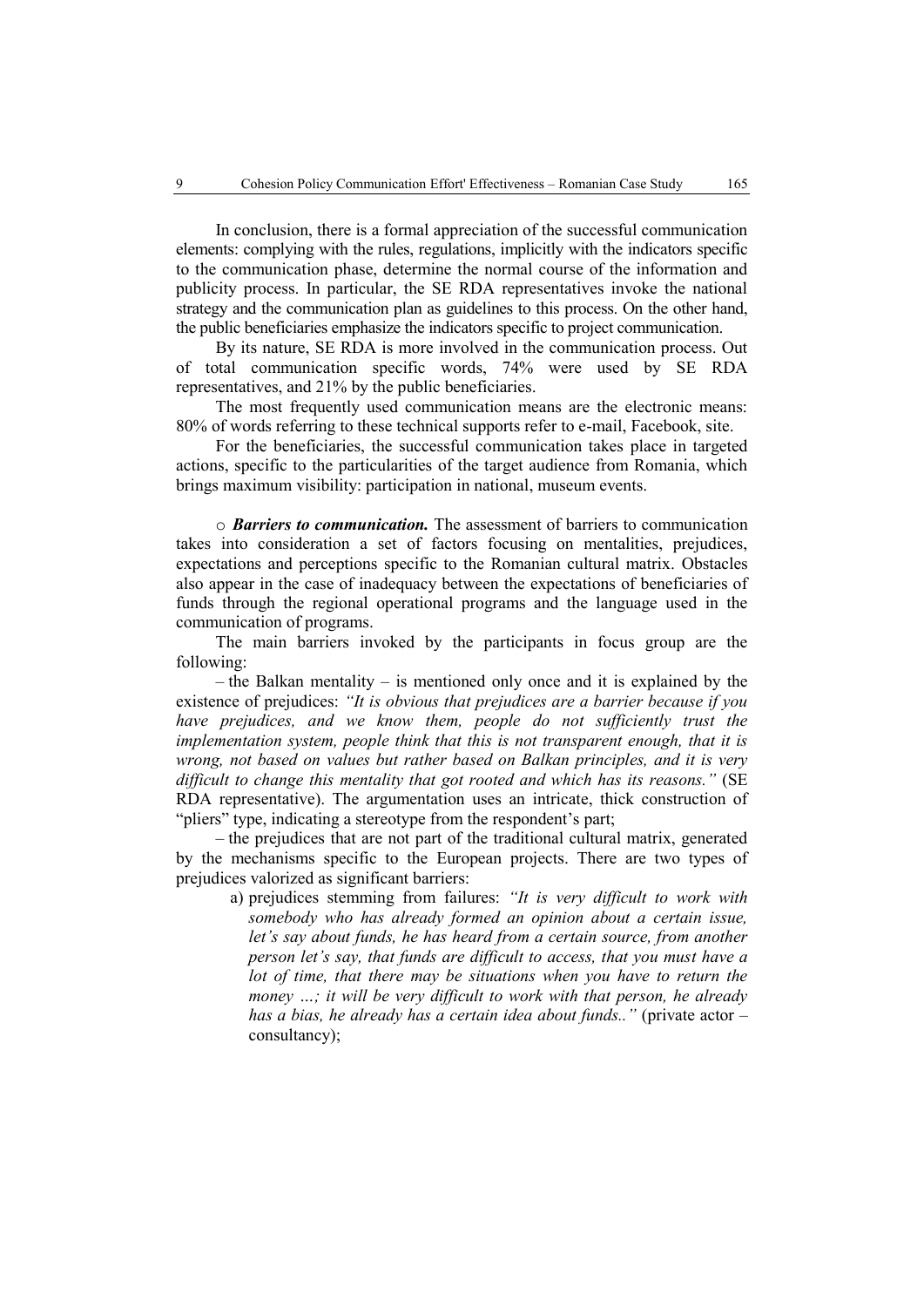- b) mobile prejudices, transferred from the experience with other EU funds: *"of course, prejudices can do this, other beneficiaries from NRDP, for instance, came to us and told us that certain things were happening there and that they doubted they could get funding under ROP, and this subsequently proved that it wasn't true. So there are prejudices that are moved from one program to another."* (SE RDA representative);
- the language used is considered as an obstacle in a bivalent perspective:
	- a) in the case when it is not adequate to beneficiaries' expectations, the dry, technical language generates a negative impact: *"… I can imagine that it is very difficult to get to the common citizen level. Who has a limited universe, and has some expectations determined by the environment in which he evolves or has some other priorities. Finally, I say that he can perceive less such a technical language, ultimately so far away from his daily problems."* (SE RDA representative);
	- b) the repeated use of negative language is considered to drive off beneficiaries: *"…it is very difficult to come with a positive language, so to speak, on a negative matter, as people are more attracted by the negative part, that is if it were a disastrous project.."* (SE RDA representative). The strong attraction exerted by negative information feeds the prejudices in relation to European funds: *"If we see every day in Romania, I don't know what corruption scandal, they came, took them, tied them, arrested them, these negative events capture the attention, …; it is very difficult in Romania when you have a negative campaign, I consider that there was a negative campaign in the last 2 years vis-à-vis the way in which these funds were spent, to come and say that today they are also spent correctly"* (SE RDA representative).

# 4.2. COMMUNICATION CHANNELS

In accordance with the organizational status, the participants in focus group made a selection of the communication means (Table 5).

A special category is represented by *young people,* for which, regardless of the organizational status of the interlocutor, social networks, social media platforms are considered the most appropriate means to communicate efficiently: *"For young people, Facebook in the first place"* (private actor – consultancy); *"It is difficult to tell which channels are interesting for young people… probably at this moment in the light of the new events I think that Facebook is the most relevant"* (NGOs representative); *"it very much depends on the target group that is addressed, if you have for instance programs for young people with start-ups, yes, you use Facebook"* (SE RDA representative).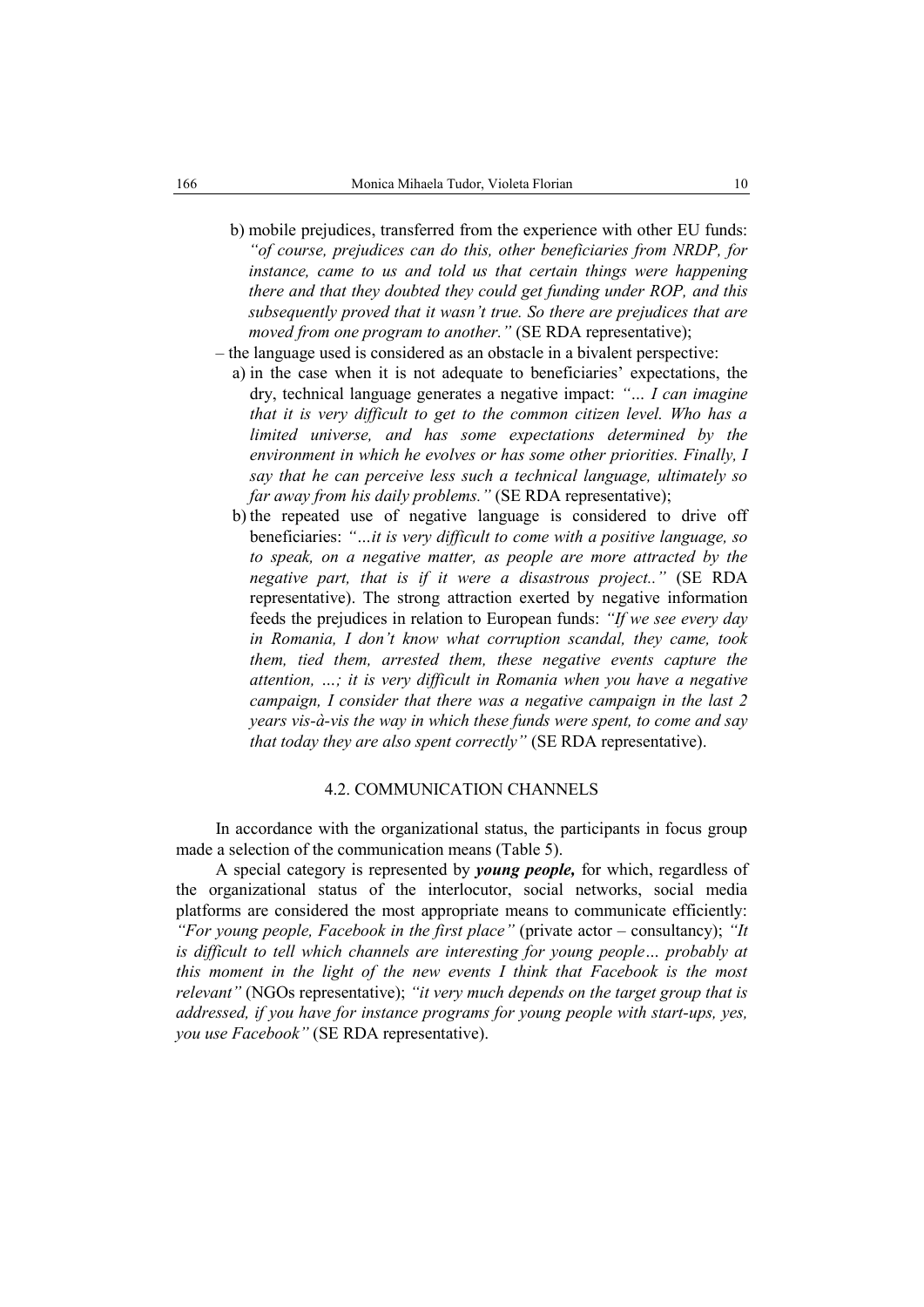| w<br>۰.<br>۰.<br>٧ |  |
|--------------------|--|
|--------------------|--|

#### Communication matrix

| <b>Communication channels / beneficiaries</b>                                 | Young | <b>Public</b><br>people beneficiaries beneficiaries | <b>Private</b> |
|-------------------------------------------------------------------------------|-------|-----------------------------------------------------|----------------|
| Local mass media: radio, TV, press (online press included),<br>press releases |       |                                                     |                |
| Group meetings, information sessions                                          |       |                                                     |                |
| Caravans                                                                      |       |                                                     |                |
| Internet                                                                      |       |                                                     |                |
| Facebook, Twitter                                                             |       |                                                     |                |
| Press conferences                                                             |       |                                                     |                |
| Panels, information plates                                                    |       |                                                     |                |

*Source:* focus group

In order to communicate to *public beneficiaries,* the most efficient channels are considered the following: group meetings and information sessions, these being perceived as forms of network communication: a single information provider in relation with several receivers that have active behaviours. Information is of open type, debated, filtered by the present receivers: *"… for the public beneficiaries there is one type of communication, which generally isn't this communication through mass media, as I rather prefer direct communication, … we organize these actions, these information seminars..."* (SE RDA representative).

The online press is perceived as having a positive impact, at individual level there is a daily routine of reading papers online: *"I would say that for those from public institutions, the online print press, as my colleague also said, I think that all the local public administration employees read the press online; I think that nobody waits at the traffic light in the morning to cross the street and buy the newspaper from the newsstand, like a few years ago."* (private actor – consultancy).

In the perception of SE RDA representatives, the modern channels are less efficient in communication, in the case of public beneficiaries: *"… for the public authorities it is less relevant to use Facebook…"* (SE RDA representative).

*The private beneficiaries* are perceived as being sensitized by local channels: press conferences and press releases: *"If we speak about … private beneficiaries, … it is clear that they must use press releases…"* (NGO representative); *"for the public area we have the information session and the press conferences, for the private area the same thing"* (SE RDA representative). *"I think that also the print press, that is it depends if it also appears online, because, for instance, I haven't bought a newspaper for years, but I read it online every morning, I'm interested as a user…"* (private company representative).

o *Issues concerning the urban/rural divide.* In the opinion of participants in focus group, the differences between the rural and urban cultural patterns generate the selective use of communication channels.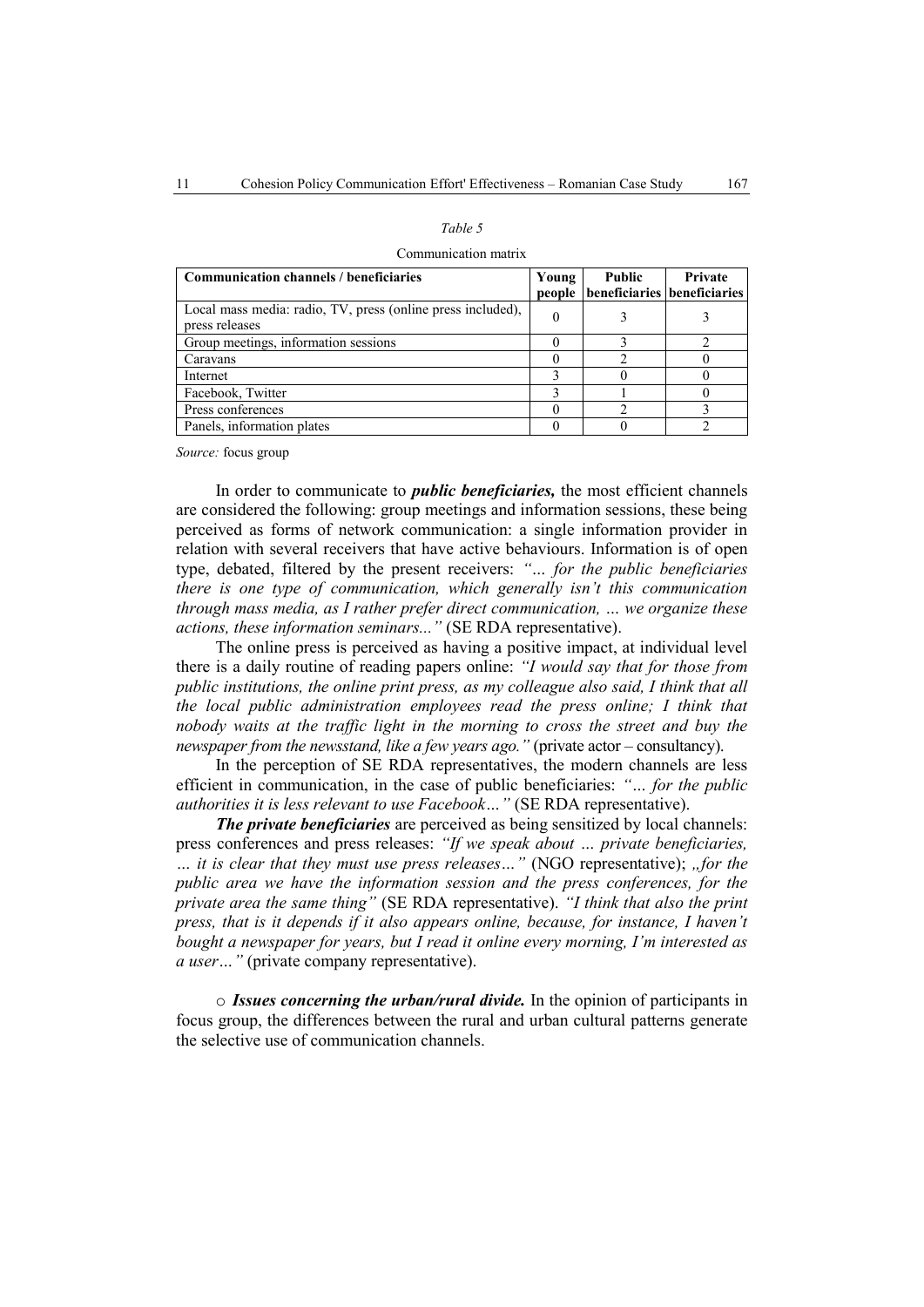For the *urban area* the functionality of the following channels is positively appreciated:

- modern communication channels (online press, Facebook): *"For the urban area I think that the online press is the mostly indicated and the first used channel"* (Chamber of Trade representative);
- information sessions, public debates: *"… in the urban area, we have the information sessions…"* (SE RDA representative), *…"; "… we made a public debate at the moment when we outlined the strategy ...* " (NGO representative);
- meetings with mass media: *"For the urban area we proceed like this, for instance if we have an information session or we use the print press and television, they are coming, making interviews, discuss, take pictures, talk with people, talk with us."* (SE RDA representative);
- Information Desk (helpdesk): *"… starting with the month of April, we shall open the so-called Information Desk, in each county there will be a man with this role of taking over the questions by different programs."* (SE RDA representative).

For the *rural area,* the following communication forms are considered efficient:

- discussions at the local council: *"In the rural area I think that the direct discussion would be more efficient, the rural area is more difficult to reach, the access is difficult, and most often people do not get informed from Facebook there, they discuss things at local level, a meeting is organized at the local council…"* (private actor-consultancy);
- institutionalized (ad-hoc) communication networks: *"And a very important thing for the rural area is the use of information multipliers, but you can never make information campaigns in each commune, or in each place; we, for instance, used the urban area, that is the public authorities from the urban area, to disseminate information in the rural area, in their zone."* (SE RDA representative);
- caravans: *"… for the rural area the organization of meetings, of those promotion caravans…"* (Chamber of Trade representative);
- leaflets, brochures*: "…there are leaflets or brochures of all kind … it's information, let's say, quite well structured, from which people find out for the first time, broadly, details about what is going to be launched."* (private actor – consultancy);
- information sessions: "*I think that in the rural area we must go and meet them, that is organize information sessions."* (SE RDA representative); *"In the rural area, I should say, now the LAGs are operating at ATU level, and there are animation and information sessions, which are the most fruitful."*  (private actor – consultancy).

The brief analysis of words used by respondents in the context of this topic (of discussion) reveals the high share of those who consider mass media as the main communication channel for the urban areas (67% of total words used in this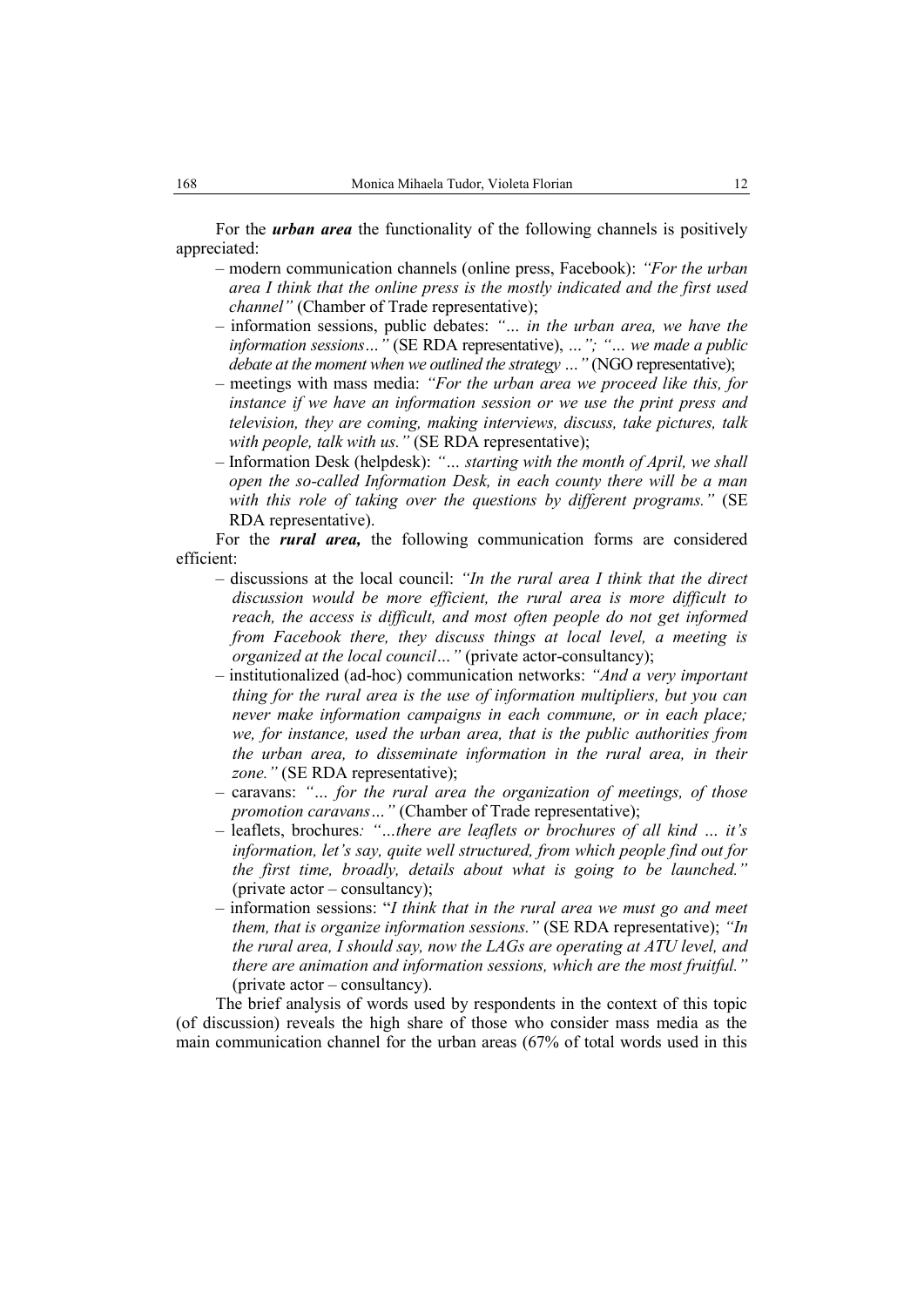context) and the significant share of the syntagma "*information sessions*" for the rural area (50% of total words used).

o *Issues concerning open data and transparency.* For both public and private beneficiaries, it is important to have open data and, implicitly, to ensure transparency, in all phases, from writing to implementation of regional programs and projects*: "Yes, in all the phases, as no one has anything to hide, information should be available to everyone. I think that in all phases."* (Chamber of Trade representative); *"... in all phases from my point of view, hence you cannot make a difference in the end, we're speaking about programming, you go there and tell what you can do, everything you know at the respective moment, because certain methods are outlined, you start from what you gather from the territory and you must tell them what, because he is waiting something from you. … for the writing part, also the meetings with the beneficiaries, with the management authorities, these are equally important,… In the implementation period… meetings of the type let's see, let's discuss what is going on in project implementation, but most often in the implementation stage you go to the management authority or to the intermediate body and ask directly because there are specific cases"* (NGO representative).

The private beneficiaries are the most sensitive to data openness and transparency. This observation is generated from the consistency and diversity of the answers provided. For instance, the only coherent argumentation of the need for data transparency and openness in the programming phase comes from them: *"In the initial phase… In the programming phase, the beneficiary must be very well informed on the respective program, to see if he fits and how he can meet the terms… He must know exactly all the terms he must comply with."* (private actor – consultancy).

This type of consistent argumentation, from which the clichés and ambiguities are absent, is found in the answers of those who consider that the implementation phase must benefit from open, transparent data: *"I think that at the beginning, but more in the implementation part, because everybody must know that everything is transparent, because many beneficiaries come and ask me what's the price? ….. As I said, what should I pay for my project to be the winner? I came across this situation many times and this conception is totally wrong; the same way, for the implementation, you should communicate each time you can, for acquisitions, what has been made so far, so that everybody knows what is going on in that project, the more visible, the better."* (private company representative).

o *Storytelling – relevance of different narrative factors in communication.*  A form of communication considered to be beneficial is storytelling, the narrative that can stimulate emotions, positive states of mind and can become an efficient channel to transmit messages. *"The story is interesting as a means of*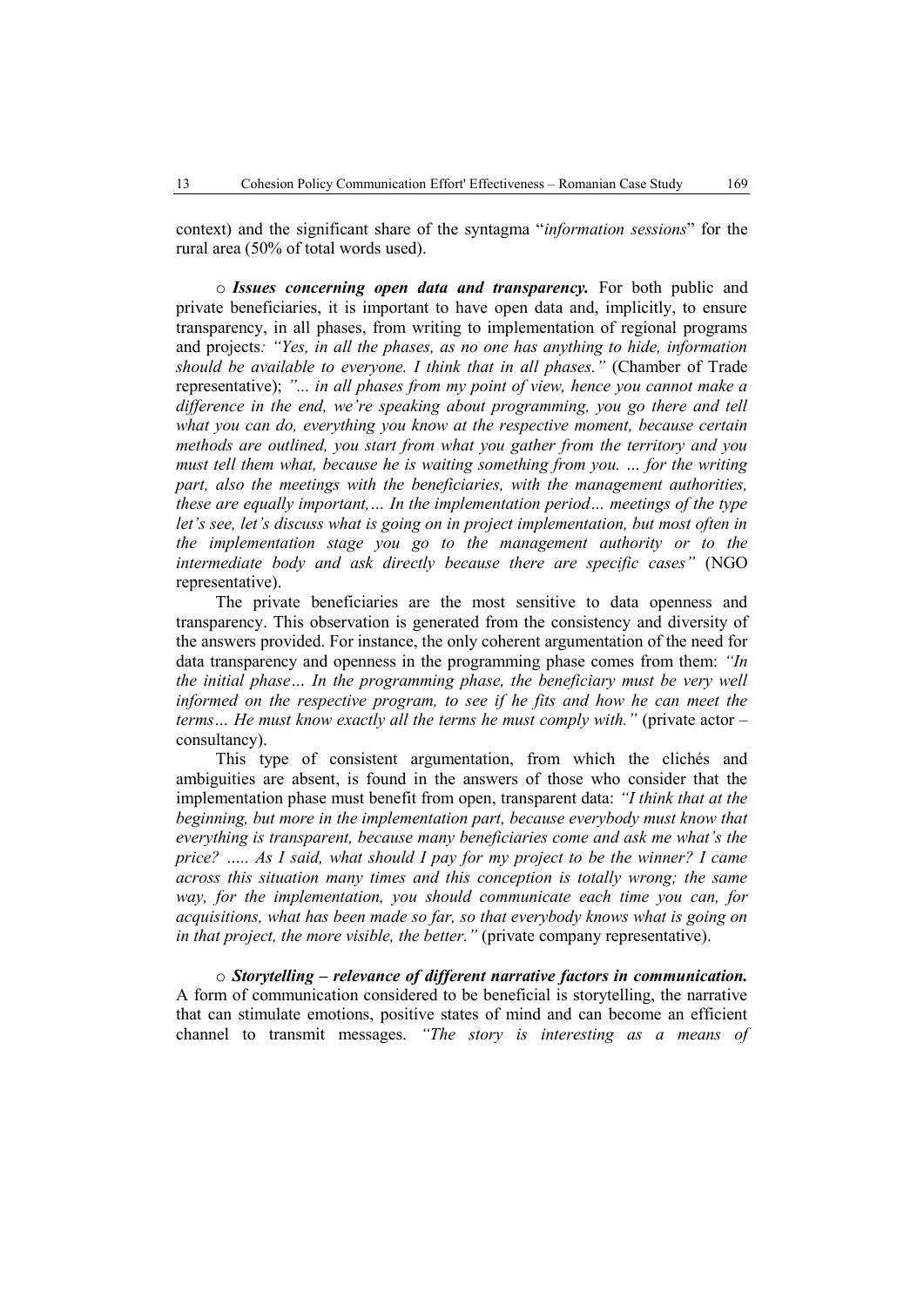*communication as it reaches the audience very fast. People, and adults like to hear stories sometimes, so this is an interesting instrument that remains in people's mind until it is forgotten and something new appears."* (SE RDA representative).

#### *Table 6*

|                        |            |               |               |                |             |         |             |   | $-$ number |
|------------------------|------------|---------------|---------------|----------------|-------------|---------|-------------|---|------------|
|                        | <b>RDA</b> |               | <b>Public</b> |                | Private     |         |             |   |            |
|                        |            | representants |               |                | beneficiary |         | beneficiary |   |            |
|                        | $^{+}$     |               | neutral       | $^{+}$         |             | neutral | $^{+}$      | — | neutral    |
| Story                  | 12         |               |               | $\overline{2}$ |             |         |             | 4 |            |
| Number                 |            | 5             |               |                | 3           |         |             |   |            |
| Emotions and positive  | 3          |               |               |                |             |         |             |   |            |
| states of mind         |            |               |               |                |             |         |             |   |            |
| Characters (prince,    |            |               |               |                |             |         |             |   |            |
| princess, master Toma) |            |               |               |                |             |         |             |   |            |
| Total                  | 16         | 5             | 5             |                |             |         |             | 5 | 5          |

| Quantitative assessment of narrative factors |  |  |
|----------------------------------------------|--|--|
|----------------------------------------------|--|--|

*Source:* focus group

The tendency to positively appreciate the *storytelling* as a means of communication is obvious: out of total words used in the context of this theme, 70% refer to story. In the case of SE RDA representatives, the narrative is perceived only in positive terms, as: *… "…it is very simple to tell a story about a road that was made, which connected an isolated locality to the rest of the world, or an operation room that saved the lives of many people*.*"* (SE RDA representative); the utilization of a positive character completes the positive message: *"a book for children circulated under ROP, with the title TOMA. It was a book with one story that told something, what could be done. … I gave it to the kindergarten children and they were very glad. … Master Toma was nicely drawn there."* (SE RDA representative). Moreover, the appreciation trend index is positive, with the value 0.47.

*Numbers* are negatively valorized, being considered as:

- abstract values, which cannot bear positive messages *"…I don't think that numbers are very easy to include in stories, because they pertain to the abstract side, to the very technical side ,… "* (SE RDA representative);
- creating confusion: *"Wrong numbers can be recorded and forwarded. … so working with numbers should be avoided if they are not tackled in an extremely professional context and well explained."* (Chamber of Trade representative);
- difficult to remember: *"I don't think that people remember numbers. People don't remember numbers*." (SE RDA representative).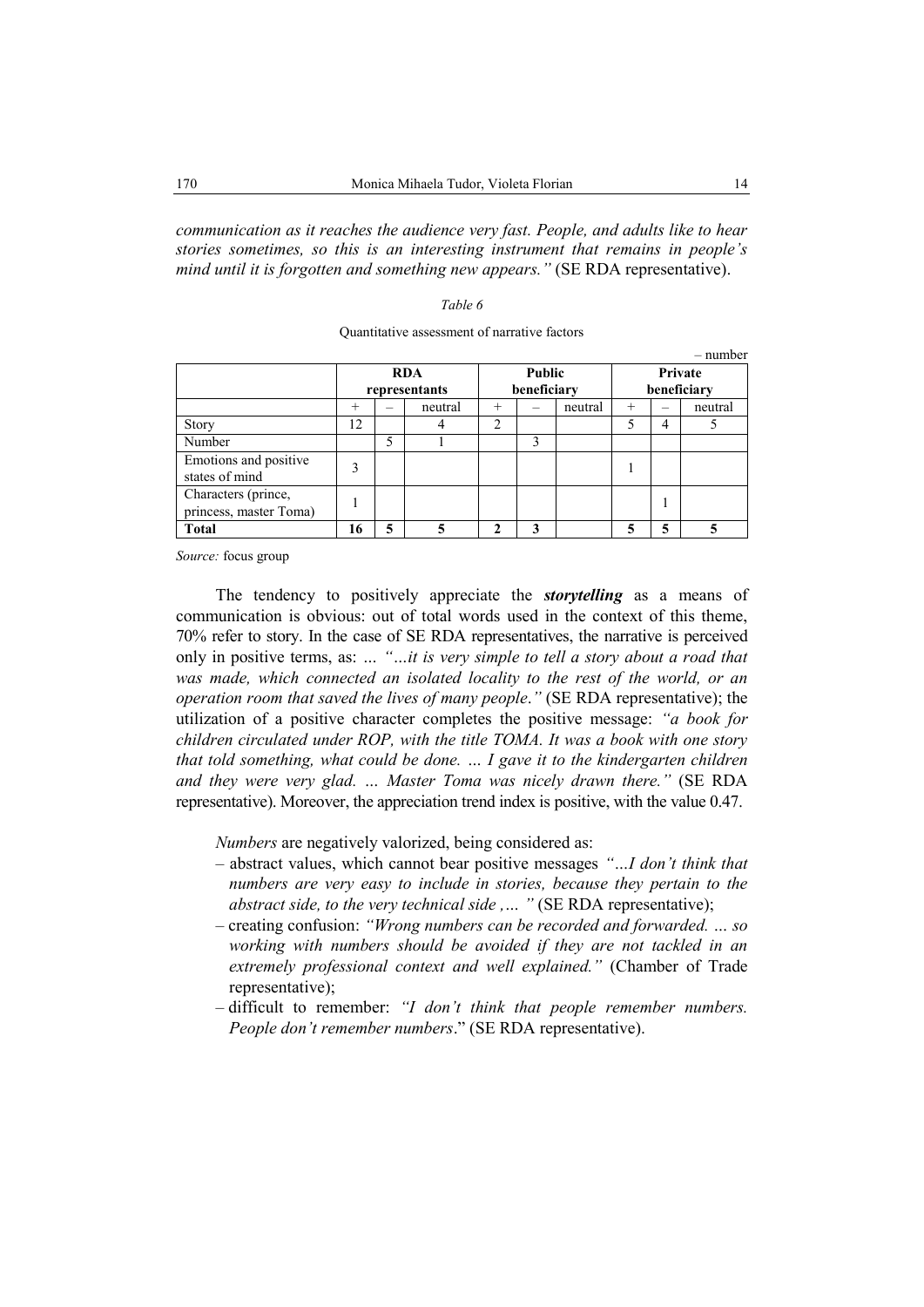### **5. CONCLUSIONS**

The formalization from the communication guidelines is positively appreciated, as it creates a common, unitary, distinct framework that helps in the individualization of EU initiatives as against other funding (national) initiatives.

Awareness and use of communication guidelines is higher for SE RDA, the compliance level of beneficiaries being monitored and systematically checked together with the monitoring of the other technical and financial aspects of projects. The consultancy companies play an important role in projects compliance with the requirements from the Visual Identity Manuals, as they provide specialized assistance to beneficiaries throughout the implementation of projects.

According to the opinions expressed during the Focus group:

- *A successful* communication resides in complying with the norms, rules and milestones set out in the strategic European and national documents referring to information and publicity;
- *The main barriers* to communication are: i) the Balkan mentality, ii) the prejudices resulting from previous failed experiences in accessing European funds, iii) technical communication language, iv) negative information (e.g. Failed projects, Corruption) associated with the implementation of structural programmes;
- *The implementation of guidelines* existing in the communication guides is positively valorized, as it facilitates understanding the Cohesion Policy and transmission of project results to the broad public, marking the success of implementation;
- *The communication matrix* at the level of Sud Est region reveals the most efficient communication channels for the different categories of target public:
	- i) for *young people*: social networks, mass media platforms;
	- ii) *public beneficiaries*: group meetings, information sessions and online press (new media are less efficient);
	- iii) *private beneficiaries:* press conferences and press releases;
	- iv) *urban area:* modern communication channels (online press, Facebook), information sessions, public debates, meetings with mass media, information desks;
	- v) *rural area:* discussions at the local council, institutionalized (*ad hoc*) communication networks, information caravans, information sessions;
- Private beneficiaries are the most sensitive to the *data openness and transparency* issue;
- *Storytelling as communication means* is positively perceived. On the other hand, the *utilization of numbers* in the communication process is *negatively valorized*, as it is considered that numbers may induce confusion and are difficult to remember.